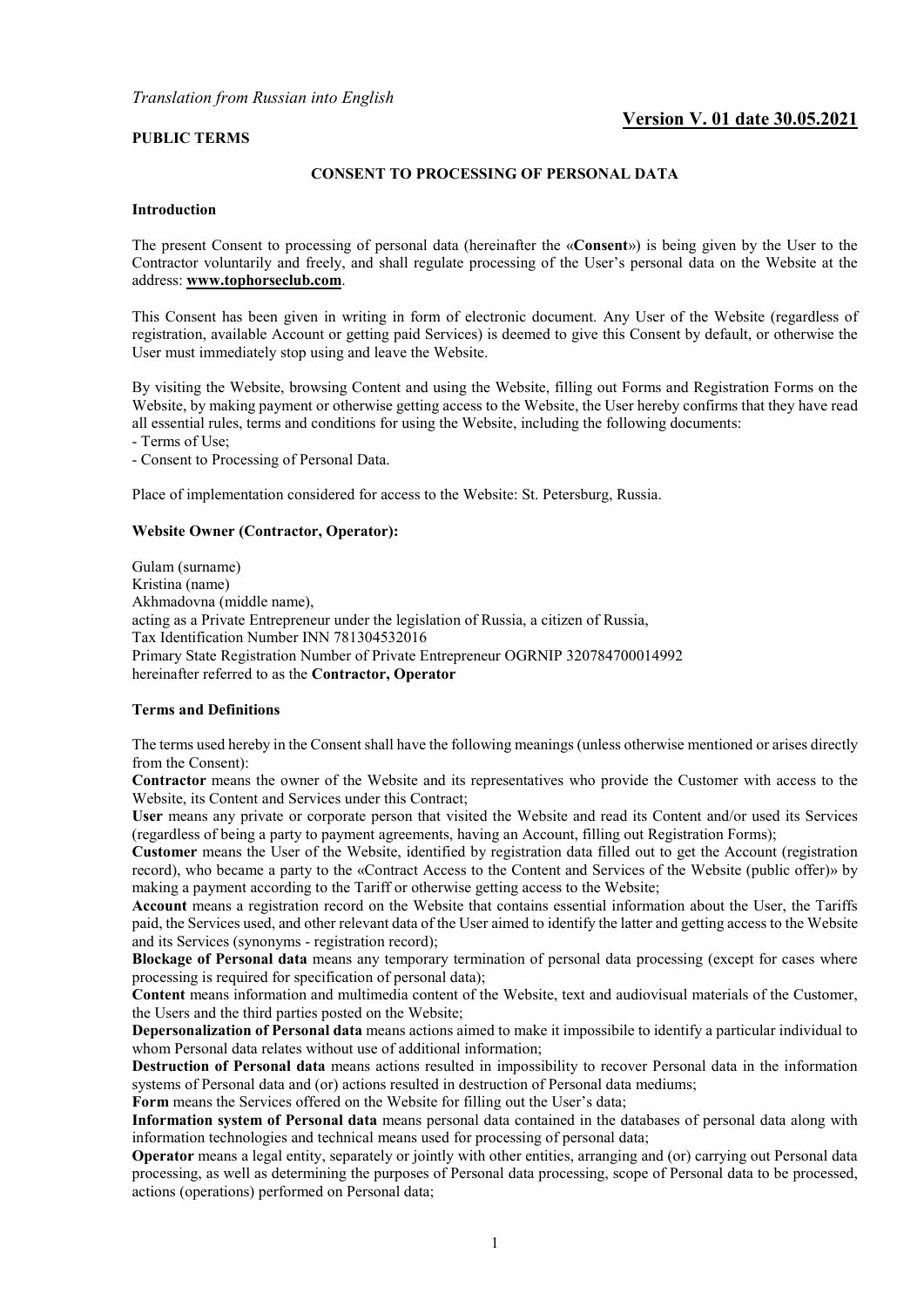**Personal data** means any information relating directly or indirectly to a particular identifiable individual (subject of Personal data, that is, the User);

**Processing of Personal data** means any action (operation) or a package of actions (operations) of the Contractor with Personal data, regardless of using automatic tools or not, including collection, recording, systematization, accumulation, storage, clarification (update, amendments), extraction, use, depersonalization, blocking, deletion, destruction of personal data;

**Provision of Personal data** means actions aimed at disclosing Personal data to a person (persons);

**Registration Form** means a form for the User to fill out data about the User or third persons in whose interests the User acts, in order to get access the Account and edit it:

**Service** means a package of electronic services, as well as terms and conditions of the services' delivery that the User can get to use the Website and its Content;

**Tariff** means the price for a package of Services along with terms and conditions of a fee-based access to the Website selected by the Customer;

**Website** means a data and services resource of the Contractor located at the address: **[www.tophorseclub.com](http://www.tophorseclub.com/)**, consistent of a combination of Content, Services and utilities to operate the Website.

1. By giving this Consent, in accordance with the Federal Law No. 152-FZ of July 27, 2006 «On Personal Data», Russian Federation, (for the European Union - in accordance with the General Data Protection Regulation, GDPR; Regulation (European Union) 2016/679 - Regulation (EU) 2016/679 of the European Parliament and of the Council of 27 April 2016), the User takes a decision to provide his personal data and gives Consent to the Operator and its legal successors to Personal data processing (including receiving Personal data from the User) and confirms that by giving this Consent, the User acts freely, voluntarily and in its interest.

2. Consent is deemed to be given and valid by default when the User gets connected to the Website (visiting the Website, browsing its Content and using the Website - «Browse-Wrap Agreement»), as well as when the User fills out special Forms and marks special boxes or presses special buttons to agree («Click-Wrap Agreement»).

3. The Operator shall process the User's Personal data under the following principles:

- processing limited only by purposes of communication between the Website, the Operator and the User

- prevention of processing of Personal data for other purposes;

- processing only the Personal data that meet the purposes of processing;

- ensuring of compliance of the content and amount of processed Personal data with the declared processing purposes and prevent processing of Personal data that is redundant to the declared processing purposes;

- ensuring accuracy, sufficiency and relevance of Personal data to the processing purposes;

- storing Personal data in a form that allows determining the persons only within the period required by the processing purpose;

- destruct or depersonalize Personal data when the processing goals have been achieved or have become irrelevant, unless otherwise mentioned in the law.

4. Consent shall apply to the following Personal data of the User:

- Full Name

- E-mail address

- Phone number

- Login and Password to the Account

- User's data on social networks and media

- Other information that is legally considered as an element of Personal data by law (ipso jure).

5. The User shall provide accurate, reliable personal data.

6. Upon using the Website, the following User's information shall be automatically transmitted to the Operator: IP address, Cookies (small text files that Websites send to the browser of the User in order to save them in the User's devices where they are saved and then sent back to the same sites on the user's next visit), information about location of the User, browser, software applications used, time of access to the Website, other technical information about the User, its hardware and software).

7. The User agrees to collection, analysis and use of Cookies in order to control the use of the Service, generate statistics, save preferences and other information transmitted by the devices of the User.

8. The Operator shall process personal data for the following purposes:

- User's identification;

- performing of statistical and other research;

- administration of payment;

- provision of the User with access to the Website, Services, Content;

- processing of the User's requests by the client service;

- information and advertising mailings;

- maintenance, troubleshooting;

- other functions binding on the Operator by law and/or directly arising from his activities.

9. The User acknowledges and accepts that details of the User's Bank cards, and financial information provided by the User for payments, shall be processed by the third-party services of Banks and payment systems. The Website uses third-party non-cash and electronic payment services owned by third parties. The Operator shall not be liable for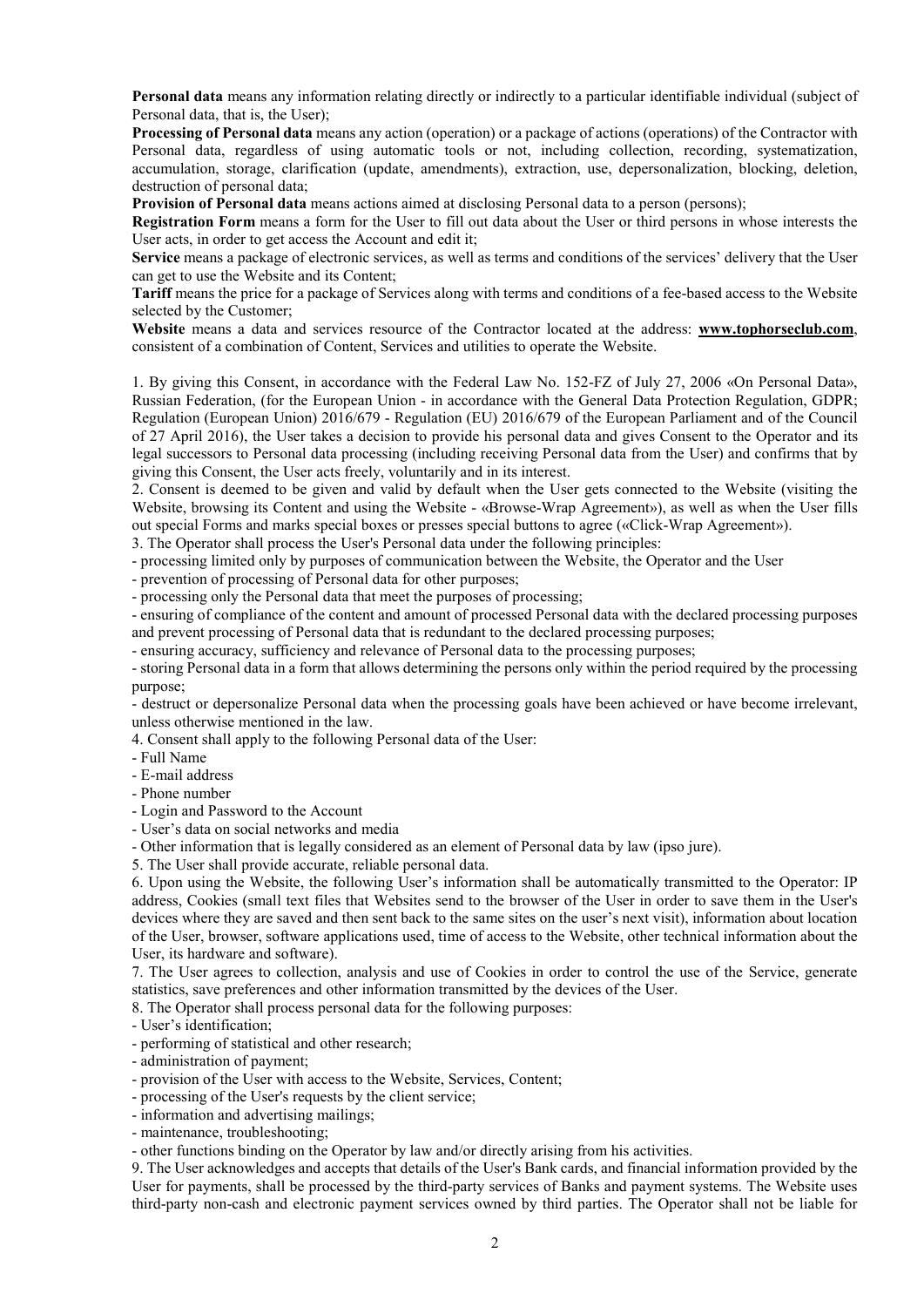operations of non-cash and electronic payment services of third parties. When redirected from the Website to a thirdparty non-cash and electronic payment services, the User must carefully read terms and conditions of their use, verity their validity and personally take measures to secure the payments.

10. The User give his Consent to the following operations with the User's Personal data and general processing methods used by the Operator: any actions with respect to the User's Personal data necessary or desirable to achieve the processing goals, including collection, recording, systematization, accumulation, storage, clarification (update, change), extraction, use, transfer (provision, access), depersonalization, blocking, deletion, destruction, and any other actions with the User's personal data, allowed by the legislation.

11. The User acknowledges and gives its Consent to transfer and/or processing of the Personal data:

- from the Operator to third parties under Agreements executed between them, provided that personal data shall be secured at a level not lower than mentioned in this Consent;

- to third parties in cases prescribed by the current legislation of the Russian Federation.

12. The validity period of the Consent shall be unlimited.

13. The User has the right to revoke this Consent at any time by sending a written notice in paper to the postal address of the Operator. The User's personal data shall be deleted by the Operator within 30 days after the notice has been received. Revocation of the Consent to processing of Personal data shall entail blocking access to the Website and deleting the User's Account.

14. The Operator guarantees that the following rights of the subject of Personal data shall be observed: the right to receive information about what Personal data stored by the Operator; the right to delete, clarify or correct Personal data stored by the Operator; other rights prescribed by the legislation.

15. In case of any questions, the User has the right to send a request to the Operator in writing or by filling out special Forms.

16. Terms and Conditions for processing and protection of Personal data:

- The Operator shall process the User's Personal data solely for the purposes specified in the Consent.

- The Operator shall take all legal, administrative and technical measures to protect the User's data from unauthorized or accidental access.

- The Operator shall refrain from transferring Personal data to the third parties not involved in processing, unless otherwise prescribed by the legislation.

- The Operator shall ensure storage and keep confidential Personal data of the User, and refrain from disclosing the User's Personal data without Consent. However, it shall not apply to cases when the User voluntarily provides personal information for public access to the unlimited number of persons, including while using the Website or participating in promotions, etc.

- The Operator has the right to store the correspondence and records of phone conversations when the User contacts the Customer Service.

17. The law and jurisdiction shall apply to disputes under the Consent in accordance with place Consent's implementation specified in the Introduction thereof. Separately, fiscal disputes shall be subjected to the law and jurisdiction of the taxpayer's fiscal residency.

18. Without derogating from the generality of the foregoing, the Operator at his sole discretion has a right to choose the applicable law, jurisdiction and judicial court, regardless of which of the parties is the initiator of the dispute and appeals to the court.

19. Disputes shall be resolved in compliance with a mandatory pre-trial reclamation procedure. The claim response period shall be 15 days.

20. If unresolved dispute (except fiscal disputes) shall be subject for a court trial held under contractual jurisdiction in:

7.4.1. Vyborgsky District Court of St. Petersburg, Russia (general jurisdiction) – for the disputes involving at least one non-commercial individual as party;

7.4.2. Arbitration Court of St. Petersburg and Leningrad Region, St. Petersburg, Russia – for the disputes involving corporations (organizations) and commercial individuals as parties.

### **Details of the Contractor (Operator)**

# **Gulam** (surname)

**Kristina** (name)

**Akhmadovna** (middle name),

acting as a Private Entrepreneur under the legislation of Russia, a citizen of Russia,

Primary State Registration Number of Private Entrepreneur OGRNIP 320784700014992 Tax Identification Number INN/Tax Registration Reason Code KPP 781304532016

Registration address: Krestovsky prospect 15-4, RUSSIA, St. Petersburg,

 $\mathcal{L}_\text{max}$  and  $\mathcal{L}_\text{max}$  and  $\mathcal{L}_\text{max}$  and  $\mathcal{L}_\text{max}$  and  $\mathcal{L}_\text{max}$ Customer Service Phone (911) 2755768 Email**: kristinagulam1726@gmail.com**